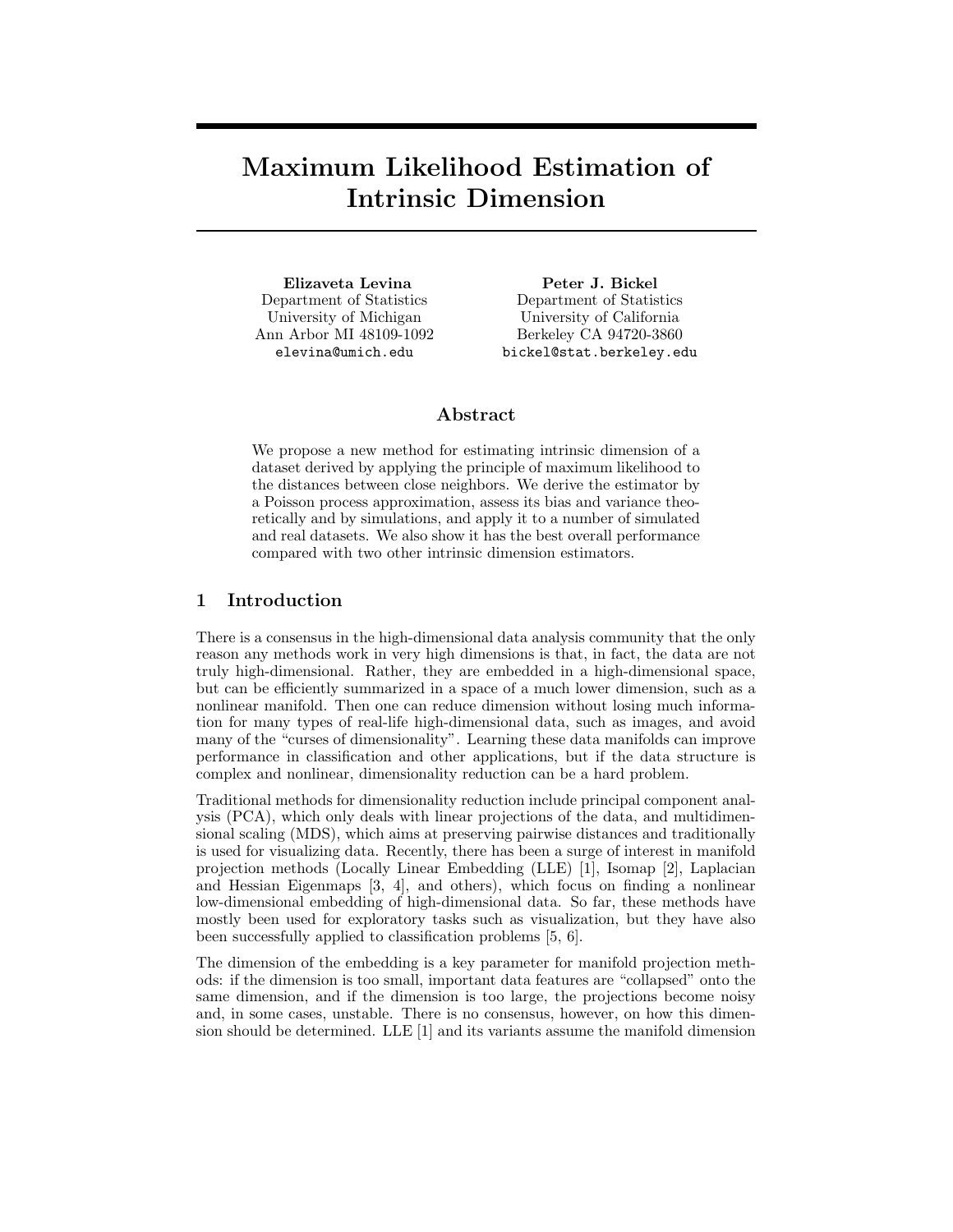is provided by the user. Isomap [2] provides error curves that can be "eyeballed" to estimate dimension. The charting algorithm, a recent LLE variant [7], uses a heuristic estimate of dimension which is essentially equivalent to the regression estimator of [8] discussed below. Constructing a reliable estimator of intrinsic dimension and understanding its statistical properties will clearly facilitate further applications of manifold projection methods and improve their performance.

We note that for applications such as classification, cross-validation is in principle the simplest solution – just pick the dimension which gives the lowest classification error. However, in practice the computational cost of cross-validating for the dimension is prohibitive, and an estimate of the intrinsic dimension will still be helpful, either to be used directly or to narrow down the range for cross-validation.

In this paper, we present a new estimator of intrinsic dimension, study its statistical properties, and compare it to other estimators on both simulated and real datasets. Section 2 reviews previous work on intrinsic dimension. In Section 3 we derive the estimator and give its approximate asymptotic bias and variance. Section 4 presents results on datasets and compares our estimator to two other estimators of intrinsic dimension. Section 5 concludes with discussion.

#### 2 Previous Work on Intrinsic Dimension Estimation

The existing approaches to estimating the intrinsic dimension can be roughly divided into two groups: eigenvalue or projection methods, and geometric methods. Eigenvalue methods, from the early proposal of [9] to a recent variant [10] are based on a global or local PCA, with intrinsic dimension determined by the number of eigenvalues greater than a given threshold. Global PCA methods fail on nonlinear manifolds, and local methods depend heavily on the precise choice of local regions and thresholds [11]. The eigenvalue methods may be a good tool for exploratory data analysis, where one might plot the eigenvalues and look for a clear-cut boundary, but not for providing reliable estimates of intrinsic dimension.

The geometric methods exploit the intrinsic geometry of the dataset and are most often based on fractal dimensions or nearest neighbor (NN) distances. Perhaps the most popular fractal dimension is the correlation dimension [12, 13]: given a set  $S_n = \{x_1, \ldots, x_n\}$  in a metric space, define

$$
C_n(r) = \frac{2}{n(n-1)} \sum_{i=1}^n \sum_{j=i+1}^n \mathbf{1}\{|x_i - x_j| < r\}.\tag{1}
$$

The correlation dimension is then estimated by plotting  $\log C_n(r)$  against  $\log r$  and estimating the slope of the linear part [12]. A recent variant [13] proposed plotting this estimate against the true dimension for some simulated data and then using this calibrating curve to estimate the dimension of a new dataset. This requires a different curve for each  $n$ , and the choice of calibration data may affect performance. The capacity dimension and packing numbers have also been used [14]. While the fractal methods successfully exploit certain geometric aspects of the data, the statistical properties of these methods have not been studied.

The correlation dimension (1) implicitly uses NN distances, and there are methods that focus on them explicitly. The use of NN distances relies on the following fact: if  $X_1, \ldots, X_n$  are an independent identically distributed (i.i.d.) sample from a density  $f(x)$  in  $\mathbb{R}^m$ , and  $T_k(x)$  is the Euclidean distance from a fixed point x to its k-th NN in the sample, then

$$
\frac{k}{n} \approx f(x)V(m)[T_k(x)]^m,
$$
\n(2)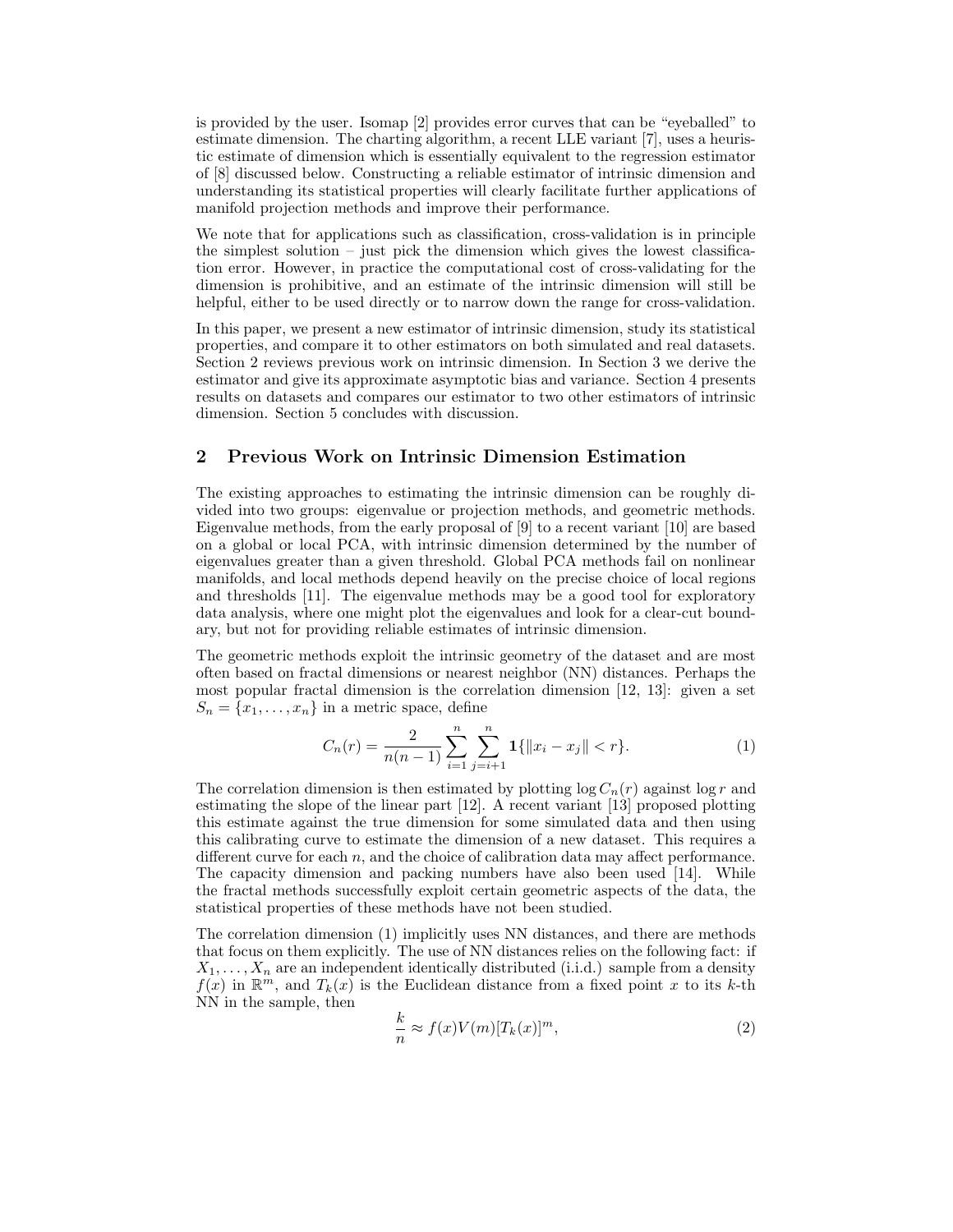where  $V(m) = \pi^{m/2} [\Gamma(m/2+1)]^{-1}$  is the volume of the unit sphere in  $\mathbb{R}^m$ . That is, the proportion of sample points falling into a ball around x is roughly  $f(x)$  times the volume of the ball.

The relationship (2) can be used to estimate the dimension by regressing  $\log \bar{T}_k$ on log k over a suitable range of k, where  $\overline{T}_k = n^{-1} \sum_{i=1}^n T_k(X_i)$  is the average of distances from each point to its  $k$ -th NN [8, 11]. A comparison of this method to a local eigenvalue method [11] found that the NN method suffered more from underestimating dimension for high-dimensional datasets, but the eigenvalue method was sensitive to noise and parameter settings. A more sophisticated NN approach was recently proposed in [15], where the dimension is estimated from the length of the minimal spanning tree on the geodesic NN distances computed by Isomap.

While there are certainly existing methods available for estimating intrinsic dimension, there are some issues that have not been adequately addressed. The behavior of the estimators as a function of sample size and dimension is not well understood or studied beyond the obvious "curse of dimensionality"; the statistical properties of the estimators, such as bias and variance, have not been looked at (with the exception of [15]); and comparisons between methods are not always presented.

#### 3 A Maximum Likelihood Estimator of Intrinsic Dimension

Here we derive the maximum likelihood estimator (MLE) of the dimension m from i.i.d. observations  $X_1, \ldots, X_n$  in  $\mathbb{R}^p$ . The observations represent an embedding of a lower-dimensional sample, i.e.,  $X_i = g(Y_i)$ , where  $Y_i$  are sampled from an unknown smooth density f on  $\mathbb{R}^m$ , with unknown  $m \leq p$ , and g is a continuous and sufficiently smooth (but not necessarily globally isometric) mapping. This assumption ensures that close neighbors in  $\mathbb{R}^m$  are mapped to close neighbors in the embedding.

The basic idea is to fix a point x, assume  $f(x) \approx$  const in a small sphere  $S_x(R)$  of radius R around  $x$ , and treat the observations as a homogeneous Poisson process in  $S_x(R)$ . Consider the inhomogeneous process  $\{N(t, x), 0 \le t \le R\},$ 

$$
N(t,x) = \sum_{i=1}^{n} \mathbf{1}\{X_i \in S_x(t)\}\tag{3}
$$

which counts observations within distance  $t$  from  $x$ . Approximating this binomial (fixed n) process by a Poisson process and suppressing the dependence on  $x$  for now, we can write the rate  $\lambda(t)$  of the process  $N(t)$  as

$$
\lambda(t) = f(x)V(m)mt^{m-1}
$$
\n(4)

This follows immediately from the Poisson process properties since  $V(m)mt^{m-1} =$  $\frac{d}{dt}[V(m)t^m]$  is the surface area of the sphere  $S_x(t)$ . Letting  $\theta = \log f(x)$ , we can write the log-likelihood of the observed process  $N(t)$  as (see e.g., [16])

$$
L(m, \theta) = \int_0^R \log \lambda(t) dN(t) - \int_0^R \lambda(t) dt
$$

This is an exponential family for which MLEs exist with probability  $\rightarrow 1$  as  $n \rightarrow \infty$ and are unique. The MLEs must satisfy the likelihood equations

$$
\frac{\partial L}{\partial \theta} = \int_0^R dN(t) - \int_0^R \lambda(t)dt = N(R) - e^{\theta}V(m)R^m = 0,
$$
(5)  

$$
\frac{\partial L}{\partial m} = \left(\frac{1}{m} + \frac{V'(m)}{V(m)}\right)N(R) + \int_0^R \log t \, dN(t) -
$$

$$
-e^{\theta}V(m)R^m \left(\log R + \frac{V'(m)}{V(m)}\right) = 0.
$$
 (6)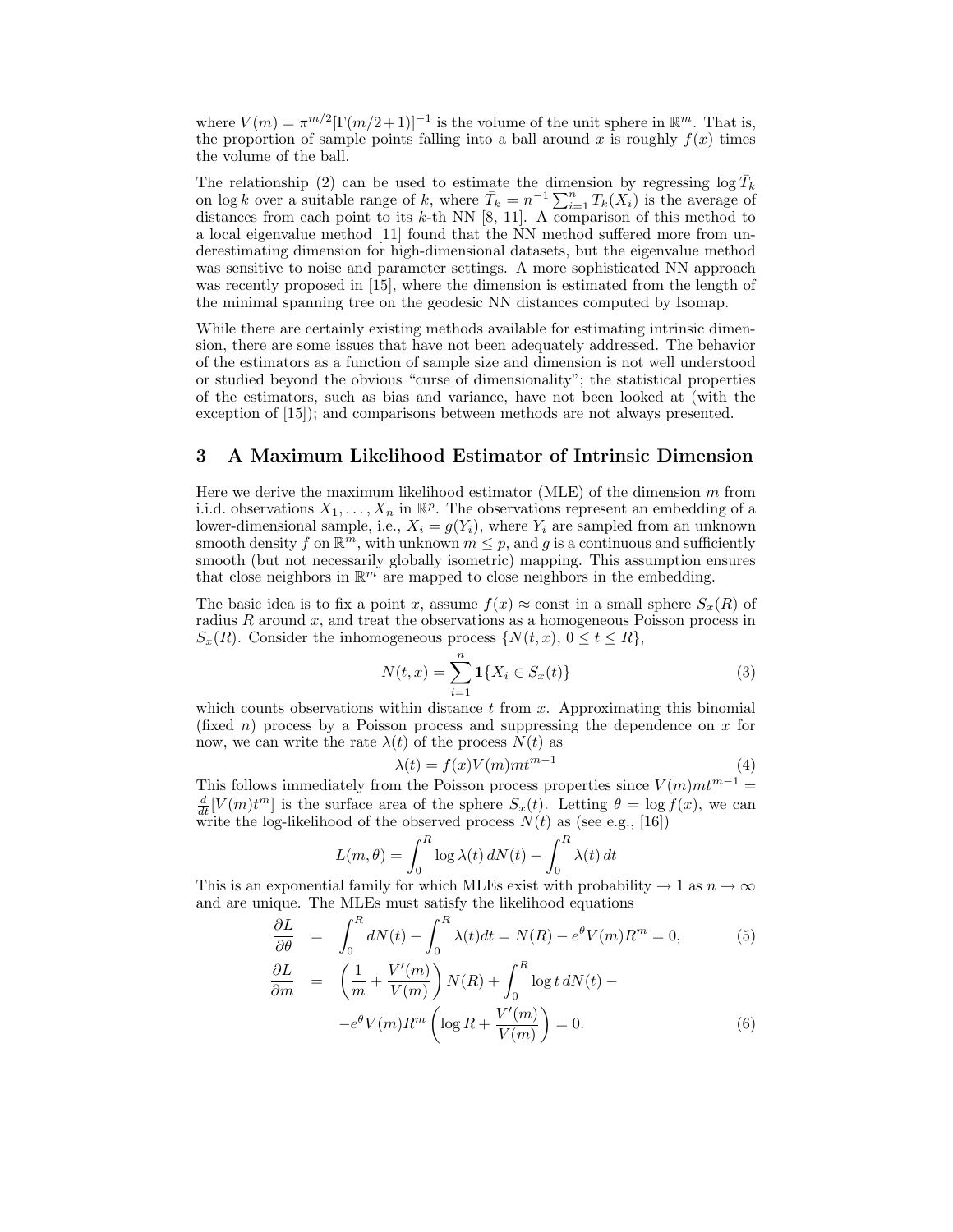Substituting  $(5)$  into  $(6)$  gives the MLE for m:

$$
\hat{m}_R(x) = \left[ \frac{1}{N(R, x)} \sum_{j=1}^{N(R, x)} \log \frac{R}{T_j(x)} \right]^{-1}.
$$
 (7)

In practice, it may be more convenient to fix the number of neighbors  $k$  rather than the radius of the sphere  $R$ . Then the estimate in  $(7)$  becomes

$$
\hat{m}_k(x) = \left[ \frac{1}{k-1} \sum_{j=1}^{k-1} \log \frac{T_k(x)}{T_j(x)} \right]^{-1}.
$$
\n(8)

Note that we omit the last (zero) term in the sum in (7). One could divide by  $k-2$  rather than  $k-1$  to make the estimator asymptotically unbiased, as we show below. Also note that the MLE of  $\theta$  can be used to obtain an instant estimate of the entropy of  $f$ , which was also provided by the method used in [15].

For some applications, one may want to evaluate local dimension estimates at every data point, or average estimated dimensions within data clusters. We will, however, assume that all the data points come from the same "manifold", and therefore average over all observations.

The choice of k clearly affects the estimate. It can be the case that a dataset has different intrinsic dimensions at different scales, e.g., a line with noise added to it can be viewed as either 1-d or 2-d (this is discussed in detail in [14]). In such a case, it is informative to have different estimates at different scales. In general, for our estimator to work well the sphere should be small and contain sufficiently many points, and we have work in progress on choosing such a  $k$  automatically. For this paper, though, we simply average over a range of small to moderate values  $k = k_1 \dots k_2$  to get the final estimates

$$
\hat{m}_k = \frac{1}{n} \sum_{i=1}^n \hat{m}_k(X_i) , \qquad \hat{m} = \frac{1}{k_2 - k_1 + 1} \sum_{k=k_1}^{k_2} \hat{m}_k .
$$
 (9)

The choice of  $k_1$  and  $k_2$  and behavior of  $\hat{m}_k$  as a function of k are discussed further in Section 4. The only parameters to set for this method are  $k_1$  and  $k_2$ , and the computational cost is essentially the cost of finding  $k_2$  nearest neighbors for every point, which has to be done for most manifold projection methods anyway.

#### 3.1 Asymptotic behavior of the estimator for m fixed,  $n \to \infty$ .

Here we give a sketchy discussion of the asymptotic bias and variance of our estimator, to be elaborated elsewhere. The computations here are under the assumption that m is fixed,  $n \to \infty$ ,  $k \to \infty$ , and  $k/n \to 0$ .

As we remarked, for a given x if  $n \to \infty$  and  $R \to 0$ , the inhomogeneous binomial process  $N(t, x)$  in (3) converges weakly to the inhomogeneous Poisson process with rate  $\lambda(t)$  given by (4). If we condition on the distance  $T_k(x)$  and assume the Poisson approximation is exact, then  $\{m^{-1}\log(T_k/T_j): 1 \leq j \leq k-1\}$  are distributed as the order statistics of a sample of size  $k-1$  from a standard exponential distribution. Hence  $U = m^{-1} \sum_{j=1}^{k-1} \log(T_k/T_j)$  has a Gamma $(k-1, 1)$  distribution, and  $EU^{-1}$  $1/(k-2)$ . If we use  $k-2$  to normalize, then under these assumptions, to a first order approximation

$$
E(\hat{m}_k(x)) = m, \quad \text{Var}(\hat{m}_k(x)) = \frac{m^2}{k-3}
$$
 (10)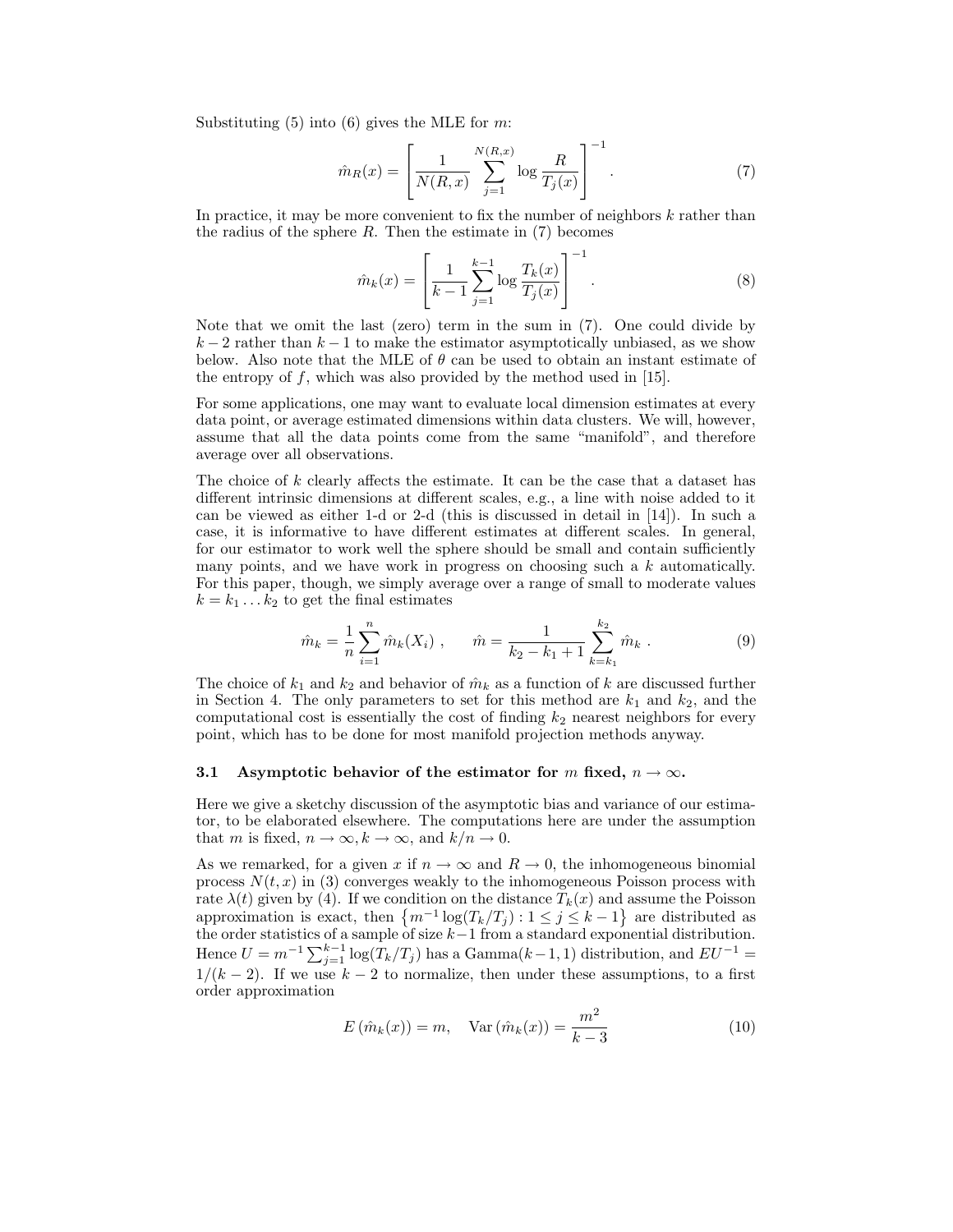As this analysis is asymptotic in both k and n, the factor  $(k-1)/(k-2)$  makes no difference. There are, of course, higher order terms since  $N(t, x)$  is in fact a binomial process with  $EN(t, x) = \lambda(t) (1 + O(t^2))$ , where  $O(t^2)$  depends on m.

With approximations (10), we have  $E\hat{m} = E\hat{m}_k = m$ , but the computation of Var( $\hat{m}$ ) is complicated by the dependence among  $\hat{m}_k(X_i)$ . We have a heuristic argument (omitted for lack of space) that, by dividing  $\hat{m}_k(X_i)$  into  $n/k$  roughly independent groups of size k each, the variance can be shown to be of order  $n^{-1}$ , as it would if the estimators were independent. Our simulations confirm that this approximation is reasonable – for instance, for  $m$ -d Gaussians the ratio of the theoretical  $SD = C(k_1, k_2)m/\sqrt{n}$  (where  $C(k_1, k_2)$  is calculated as if all the terms in (9) were independent) to the actual SD of  $\hat{m}$  was between 0.7 and 1.3 for the range of values of  $m$  and  $n$  considered in Section 4. The bias, however, behaves worse than the asymptotics predict, as we discuss further in Section 5.

# 4 Numerical Results



Figure 1: The estimator  $\hat{m}_k$  as a function of k. (a) 5-dimensional normal for several sample sizes. (b) Various m-dimensional normals with sample size  $n = 1000$ .

We first investigate the properties of our estimator in detail by simulations, and then apply it to real datasets. The first issue is the behavior of  $\hat{m}_k$  as a function of k. The results shown in Fig. 1 are for m-d Gaussians  $N_m(0, I)$ , and a similar pattern holds for observations in a unit cube, on a hypersphere, and on the popular "Swiss roll" manifold. Fig. 1(a) shows  $\hat{m}_k$  for a 5-d Gaussian as a function of k for several sample sizes  $n$ . For very small  $k$  the approximation does not work yet and  $\hat{m}_k$  is unreasonably high, but for k as small as 10, the estimate is near the true value  $m = 5$ . The estimate shows some negative bias for large k, which decreases with growing sample size  $n$ , and, as Fig. 1(b) shows, increases with dimension. Note, however, that it is the intrinsic dimension  $m$  rather than the embedding dimension  $p \geq m$  that matters; and as our examples below and many examples elsewhere show, the intrinsic dimension for real data is frequently low.

The plots in Fig. 1 show that the "ideal" range  $k_1 \ldots k_2$  is different for every combination of m and n, but the estimator is fairly stable as a function of  $k$ , apart from the first few values. While fine-tuning the range  $k_1 \dots k_2$  for different n is possible and would reduce the bias, for simplicity and reproducibility of our results we fix  $k_1 = 10$ ,  $k_2 = 20$  throughout this paper. In this range, the estimates are not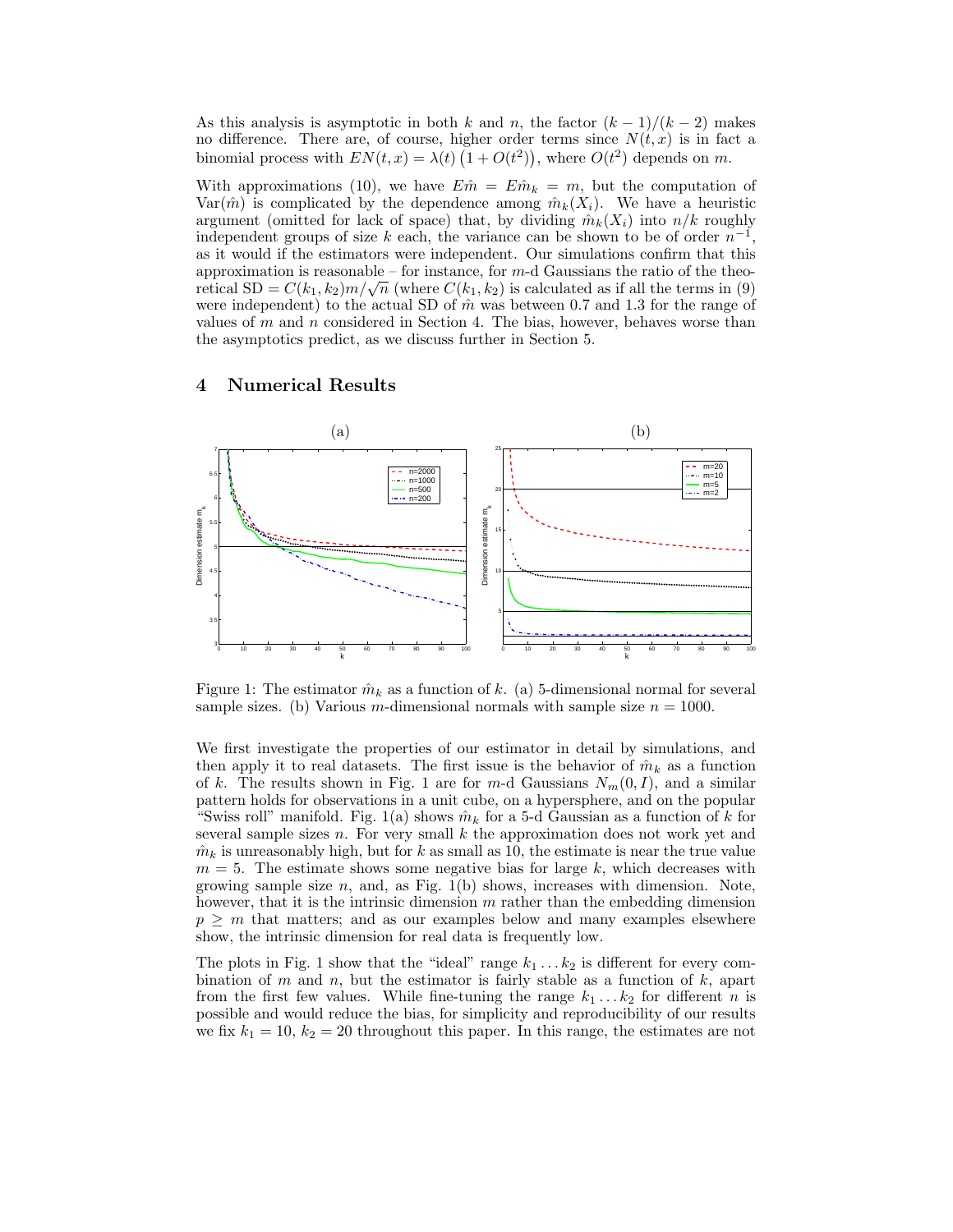affected much by sample size or the positive bias for very small  $k$ , at least for the range of  $m$  and  $n$  under consideration.

Next, we investigate an important and often overlooked issue of what happens when the data are near a manifold as opposed to exactly on a manifold. Fig.  $2(a)$  shows simulation results for a 5-d correlated Gaussian with mean 0, and covariance matrix  $[\sigma_{ij}] = [\rho + (1 - \rho)\delta_{ij}]$ , with  $\delta_{ij} = \mathbf{1}\{i = j\}$ . As  $\rho$  changes from 0 to 1, the dimension changes from 5 (full spherical Gaussian) to 1 (a line in  $\mathbb{R}^5$ ), with intermediate values of  $\rho$  providing noisy versions.



Figure 2: (a) Data near a manifold: estimated dimension for correlated 5-d normal as a function of  $1 - \rho$ . (b) The MLE, regression, and correlation dimension for uniform distributions on spheres with  $n = 1000$ . The three lines for each method show the mean  $\pm 2$  SD (95% confidence intervals) over 1000 replications.

The plots in Fig. 2(a) show that the MLE of dimension does not drop unless  $\rho$ is very close to 1, so the estimate is not affected by whether the data cloud is spherical or elongated. For  $\rho$  close to 1, when the dimension really drops, the estimate depends significantly on the sample size, which is to be expected:  $n = 100$ highly correlated points look like a line, but  $n = 2000$  points fill out the space around the line. This highlights the fundamental dependence of intrinsic dimension on the neighborhood scale, particularly when the data may be observed with noise. The MLE of dimension, while reflecting this dependence, behaves reasonably and robustly as a function of both  $\rho$  and n.

A comparison of the MLE, the regression estimator (regressing  $\log \overline{T}_k$  on  $\log k$ ), and the correlation dimension is shown in Fig.  $2(b)$ . The comparison is shown on uniformly distributed points on the surface of an  $m$ –dimensional sphere, but a similar pattern held in all our simulations. The regression range was held at  $k = 10...20$  (the same as the MLE) for fair comparison, and the regression for correlation dimension was based on the first 10...100 distinct values of  $\log C_n(r)$ , to reflect the fact there are many more points for the  $\log C_n(r)$  regression than for the log  $\overline{T}_k$  regression. We found in general that the correlation dimension graph can have more than one linear part, and is more sensitive to the choice of range than either the MLE or the regression estimator, but we tried to set the parameters for all methods in a way that does not give an unfair advantage to any and is easily reproducible.

The comparison shows that, while all methods suffer from negative bias for higher dimensions, the correlation dimension has the smallest bias, with the MLE coming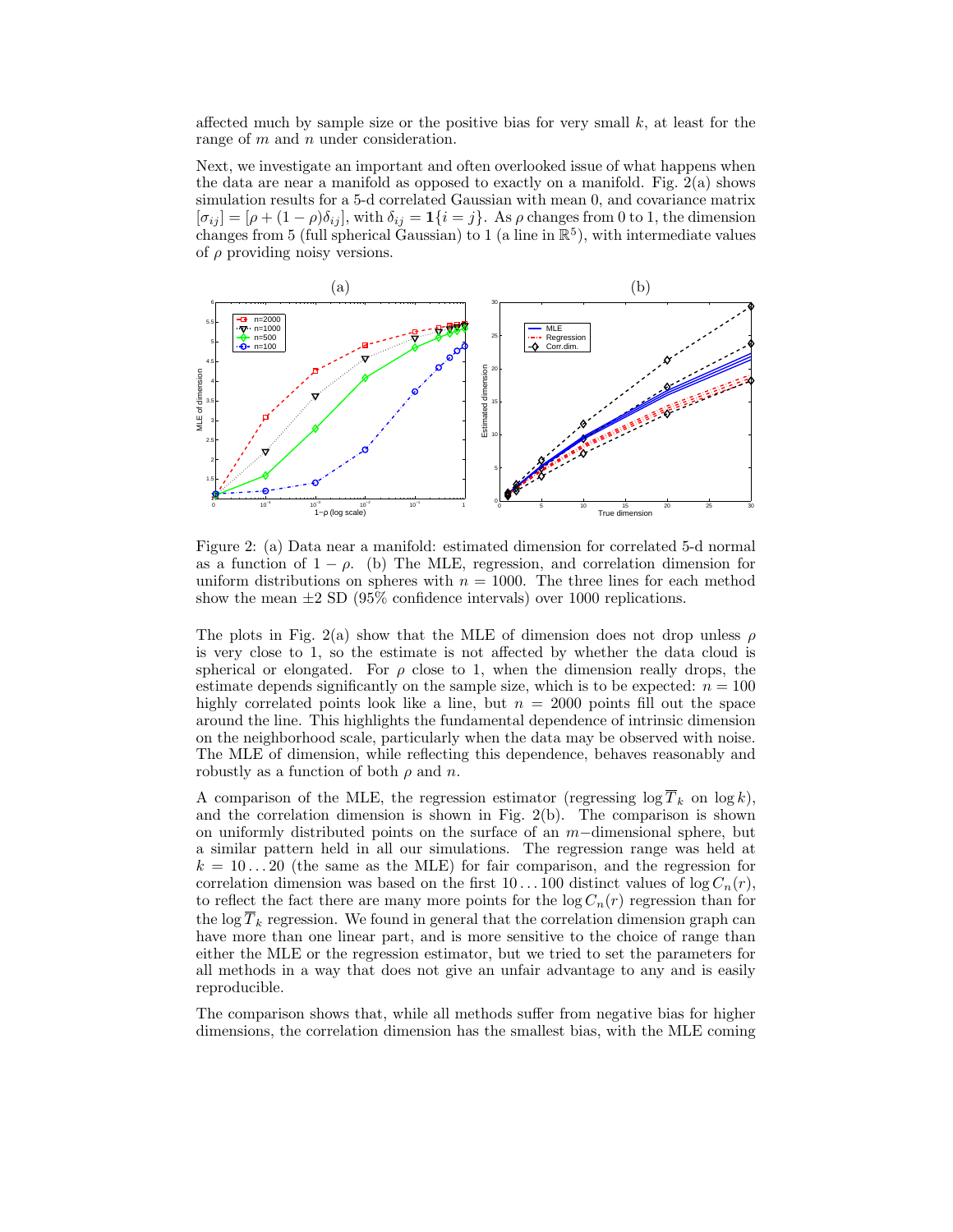in close second. However, the variance of correlation dimension is much higher than that of the MLE (the SD is at least 10 times higher for all dimensions). The regression estimator, on the other hand, has relatively low variance (though always higher than the MLE) but the largest negative bias. On the balance of bias and variance, MLE is clearly the best choice.



Figure 3: Two image datasets: hand rotation and Isomap faces (example images).

Table 1: Estimated dimensions for popular manifold datasets. For the Swiss roll, the table gives mean(SD) over 1000 uniform samples.

|            |                  | Dataset Data dim. Sample size MLE |                         | Regression Corr. dim. |                  |
|------------|------------------|-----------------------------------|-------------------------|-----------------------|------------------|
| Swiss roll |                  | 1000                              | $2.1(0.02)$ $1.8(0.03)$ |                       | 2.0(0.24)        |
| Faces      | $64 \times 64$   | 698                               | 4.3                     | 4.0                   | 3.5              |
| Hands      | $480 \times 512$ | 481                               | -3.1                    | 2.5                   | 3.9 <sup>1</sup> |

Finally, we compare the estimators on three popular manifold datasets (Table 1): the Swiss roll, and two image datasets shown on Fig. 3: the Isomap face database<sup>2</sup>, and the hand rotation sequence<sup>3</sup> used in  $[14]$ . For the Swiss roll, the MLE again provides the best combination of bias and variance.

The face database consists of images of an artificial face under three changing conditions: illumination, and vertical and horizontal orientation. Hence the intrinsic dimension of the dataset should be 3, but only if we had the full 3-d images of the face. All we have, however, are 2-d projections of the face, and it is clear that one needs more than one "basis" image to represent different poses (from casual inspection, front view and profile seem sufficient). The estimated dimension of about 4 is therefore very reasonable.

The hand image data is a real video sequence of a hand rotating along a 1-d curve in space, but again several basis 2-d images are needed to represent different poses (in this case, front, back, and profile seem sufficient). The estimated dimension around 3 therefore seems reasonable. We note that the correlation dimension provides two completely different answers for this dataset, depending on which linear part of the curve is used; this is further evidence of its high variance, which makes it a less reliable estimate that the MLE.

#### 5 Discussion

In this paper, we have derived a maximum likelihood estimator of intrinsic dimension and some asymptotic approximations to its bias and variance. We have shown

<sup>&</sup>lt;sup>1</sup>This estimate is obtained from the range  $500...1000$ . For this dataset, the correlation dimension curve has two distinct linear parts, with the first part over the range we would normally use, 10...100, producing dimension 19.7, which is clearly unreasonable.

 $^{2}$ http://isomap.stanford.edu/datasets.html

 ${}^{3}$ http://vasc.ri.cmu.edu//idb/html/motion/hand/index.html